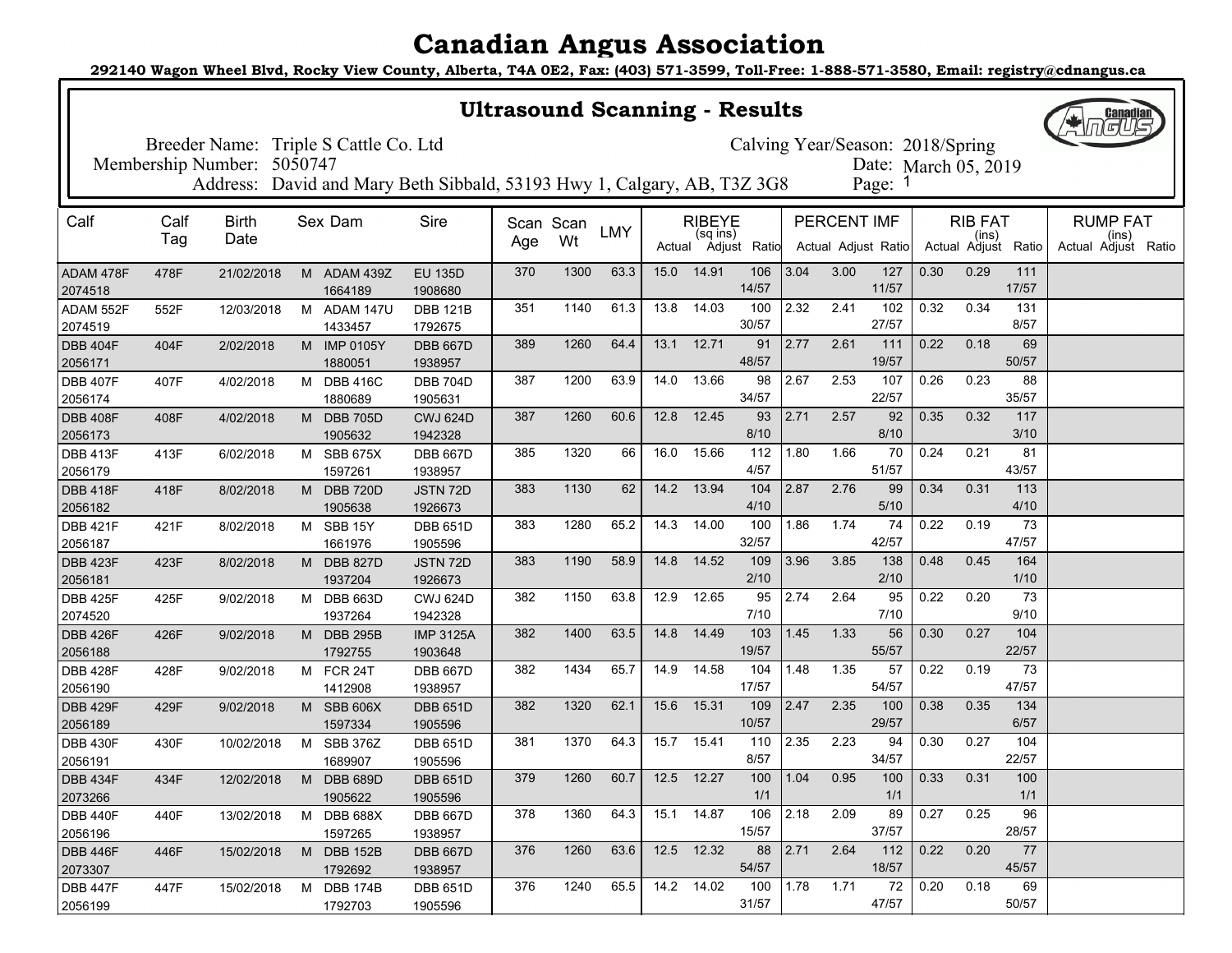**292140 Wagon Wheel Blvd, Rocky View County, Alberta, T4A 0E2, Fax: (403) 571-3599, Toll-Free: 1-888-571-3580, Email: registry@cdnangus.ca**

| <b>Ultrasound Scanning - Results</b>                                      |                            |              |   |                            |                                                                         |           |      |            |      |               |                     |                |             | <b>Canadian</b>      |      |                |                     |                              |
|---------------------------------------------------------------------------|----------------------------|--------------|---|----------------------------|-------------------------------------------------------------------------|-----------|------|------------|------|---------------|---------------------|----------------|-------------|----------------------|------|----------------|---------------------|------------------------------|
| Breeder Name: Triple S Cattle Co. Ltd<br>Calving Year/Season: 2018/Spring |                            |              |   |                            |                                                                         |           |      |            |      |               |                     |                |             |                      |      |                |                     |                              |
|                                                                           | Membership Number: 5050747 |              |   |                            |                                                                         |           |      |            |      |               |                     |                |             | Date: March 05, 2019 |      |                |                     |                              |
|                                                                           |                            |              |   |                            | Address: David and Mary Beth Sibbald, 53193 Hwy 1, Calgary, AB, T3Z 3G8 |           |      |            |      |               |                     |                |             | Page: 2              |      |                |                     |                              |
| Calf                                                                      | Calf                       | <b>Birth</b> |   | Sex Dam                    | Sire                                                                    | Scan Scan |      |            |      | <b>RIBEYE</b> |                     |                | PERCENT IMF |                      |      | <b>RIB FAT</b> |                     | <b>RUMP FAT</b>              |
|                                                                           | Tag                        | Date         |   |                            |                                                                         | Age       | Wt   | <b>LMY</b> |      | (sq ins)      | Actual Adjust Ratio |                |             | Actual Adjust Ratio  |      | (ins)          | Actual Adjust Ratio | (ins)<br>Actual Adjust Ratio |
| <b>DBB 448F</b><br>2056198                                                | 448F                       | 15/02/2018   |   | M DBB 422C<br>1880694      | <b>IMP 27B</b><br>1882808                                               | 376       | 1305 | 63.4       | 15.2 | 15.01         | 107<br>12/57        | 3.17           | 3.09        | 131<br>8/57          | 0.31 | 0.29           | 111<br>17/57        |                              |
| <b>DBB 452F</b>                                                           | 452F                       | 16/02/2018   | м | <b>DBB 771A</b>            | JSTN 72D                                                                | 375       | 1220 | 63.1       | 13.5 | 13.34         | 95<br>41/57         | 4.17           | 4.10        | 174<br>1/57          | 0.27 | 0.25           | 96<br>28/57         |                              |
| 2074521<br><b>DBB 453F</b>                                                | 453F                       | 16/02/2018   | M | 1757001<br><b>DBB 760D</b> | 1926673<br><b>EU 135D</b>                                               | 375       | 1220 | 66         | 12.0 | 11.84         | 89                  | 4.08           | 4.01        | 144                  | 0.11 | 0.09           | 33                  |                              |
| 2074855                                                                   |                            |              |   | 1905661                    | 1908680                                                                 |           |      |            |      |               | 9/10                |                |             | 1/10                 |      |                | 10/10               |                              |
| <b>DBB 459F</b>                                                           | 459F                       | 18/02/2018   | M | <b>DBB 194B</b>            | <b>DBB 667D</b>                                                         | 373       | 1375 | 67.4       | 14.6 | 14.45         | 103                 | 1.75           | 1.69        | 72                   | 0.13 | 0.12           | 46                  |                              |
| 2056204                                                                   |                            |              |   | 1792710                    | 1938957                                                                 |           |      |            |      |               | 20/57               |                |             | 48/57                |      |                | 57/57               |                              |
| <b>DBB 468F</b>                                                           | 468F                       | 19/02/2018   | M | <b>DBB 197B</b>            | <b>DBB 667D</b>                                                         | 372       | 1200 | 64.7       | 14.5 | 14.39         | 103<br>21/57        | 3.25           | 3.20        | 136<br>7/57          | 0.23 | 0.22           | 84<br>39/57         |                              |
| 2074523<br><b>DBB 469F</b>                                                | 469F                       | 19/02/2018   |   | 1792837<br>M EKW 37X       | 1938957<br><b>DBB 651D</b>                                              | 372       | 1280 | 64.5       | 14.2 | 14.08         | 101                 | 3.94           | 3.89        | 165                  | 0.23 | 0.22           | 84                  |                              |
| 2074524                                                                   |                            |              |   | 1577803                    | 1905596                                                                 |           |      |            |      |               | 27/57               |                |             | 3/57                 |      |                | 39/57               |                              |
| <b>DBB 472F</b>                                                           | 472F                       | 20/02/2018   | M | <b>DBB 790A</b>            | <b>DBB 667D</b>                                                         | 371       | 1410 | 64.5       | 13.6 | 13.49         | 96                  | 2.13           | 2.08        | 88                   | 0.21 | 0.20           | 77                  |                              |
| 2056208                                                                   |                            |              |   | 1757012                    | 1938957                                                                 |           |      |            |      |               | 38/57               |                |             | 38/57                |      |                | 45/57               |                              |
| <b>DBB 474F</b>                                                           | 474F                       | 20/02/2018   | M | <b>DBB 655D</b>            | <b>CWJ 624D</b>                                                         | 371       | 1160 | 60.7       | 11.8 | 11.71         | 88                  | 3.11           | 3.07        | 110                  | 0.30 | 0.29           | 106                 |                              |
| 2073993                                                                   |                            |              |   | 1905593                    | 1942328                                                                 | 370       | 1275 | 68.1       | 15.7 | 15.61         | 10/10<br>111        | 0.94           | 0.91        | 4/10<br>39           | 0.14 | 0.13           | 5/10<br>50          |                              |
| <b>DBB 476F</b><br>2073297                                                | 476F                       | 21/02/2018   | M | <b>SBB 284U</b><br>1467388 | <b>DBB 667D</b><br>1938957                                              |           |      |            |      |               | 5/57                |                |             | 56/57                |      |                | 55/57               |                              |
| <b>DBB 477F</b>                                                           | 477F                       | 21/02/2018   | M | <b>DBB 691D</b>            | JSTN 72D                                                                | 370       | 1250 | 63.2       | 13.6 | 13.52         | 101                 | 3.12           | 3.09        | 111                  | 0.26 | 0.25           | 91                  |                              |
| 2073325                                                                   |                            |              |   | 1905621                    | 1926673                                                                 |           |      |            |      |               | 5/10                |                |             | 3/10                 |      |                | 7/10                |                              |
| <b>DBB 479F</b>                                                           | 479F                       | 21/02/2018   | M | <b>DBB 741A</b>            | <b>DBB 667D</b>                                                         | 370       | 1190 | 63.1       | 14.1 | 14.02         | 100                 | 3.03           | 3.00        | 100                  | 0.28 | 0.27           | 100                 |                              |
| 2056209                                                                   |                            |              |   | 1757037                    | 1938957                                                                 | 369       | 1320 | 65.9       | 15.6 | 15.53         | 1/1<br>111          | 2.05           | 2.02        | 1/1<br>86            | 0.22 | 0.21           | 1/1<br>81           |                              |
| <b>DBB 484F</b><br>2074525                                                | 484F                       | 22/02/2018   |   | M SBB 647X<br>1597317      | <b>DBB 651D</b><br>1905596                                              |           |      |            |      |               | 6/57                |                |             | 39/57                |      |                | 43/57               |                              |
| <b>DBB 486F</b>                                                           | 486F                       | 22/02/2018   |   | M DBB 449C                 | <b>IMP 27B</b>                                                          | 369       | 1260 | 66.1       | 16.1 | 16.03         | 114                 | 1.49           | 1.46        | 62                   | 0.23 | 0.22           | 84                  |                              |
| 2056210                                                                   |                            |              |   | 1880717                    | 1882808                                                                 |           |      |            |      |               | 3/57                |                |             | 53/57                |      |                | 39/57               |                              |
| <b>DBB 487F</b>                                                           | 487F                       | 23/02/2018   |   | M DBB 193B                 | <b>DBB 651D</b>                                                         | 368       | 1400 | 66.3       | 16.7 | 16.64         | 119                 | 2.48           | 2.46        | 104                  | 0.24 | 0.23           | 88                  |                              |
| 2074526                                                                   |                            |              |   | 1792713                    | 1905596                                                                 |           |      |            |      |               | 2/57                |                |             | 26/57                |      |                | 35/57               |                              |
| <b>DBB 488F</b><br>2074176                                                | 488F                       | 23/02/2018   |   | M SBB 156U                 | <b>DBB 651D</b><br>1905596                                              | 368       | 1120 | 59.3       |      | 13.2 13.15    | 94<br>46/57         | 4.03           | 4.01        | 170<br>$2/57$        | 0.39 | 0.39           | 150<br>2/57         |                              |
| <b>DBB 490F</b>                                                           | 490F                       | 23/02/2018   |   | 1483645<br>M DBB 444C      | <b>IMP 27B</b>                                                          | 368       | 1200 | 64.6       |      | 13.3 13.25    | 95                  | 2.86           | 2.84        | 120                  | 0.19 | 0.19           | 73                  |                              |
| 2056212                                                                   |                            |              |   | 1880710                    | 1882808                                                                 |           |      |            |      |               | 43/57               |                |             | 15/57                |      |                | 47/57               |                              |
| <b>DBB 491F</b>                                                           | 491F                       | 23/02/2018   |   | M SBB 226U                 | <b>DBB 651D</b>                                                         | 368       | 1420 | 56.9       |      | 13.1 13.04    |                     | $93 \mid 3.08$ | 3.06        | 130                  | 0.49 | 0.48           | 184                 |                              |
| 2073287                                                                   |                            |              |   | 1467365                    | 1905596                                                                 |           |      |            |      |               | 47/57               |                |             | 10/57                |      |                | 1/57                |                              |
| <b>DBB 493F</b>                                                           | 493F                       | 24/02/2018   |   | M DBB 640A                 | JSTN 72D                                                                | 367       | 1210 | 63.2       |      | 13.5 13.47    | 96                  | 2.32           | 2.31        | 98                   | 0.25 | 0.25           | 96                  |                              |
| 2074175                                                                   |                            |              |   | 1884585                    | 1926673                                                                 |           |      |            |      |               | 39/57               |                |             | 31/57                |      |                | 28/57               |                              |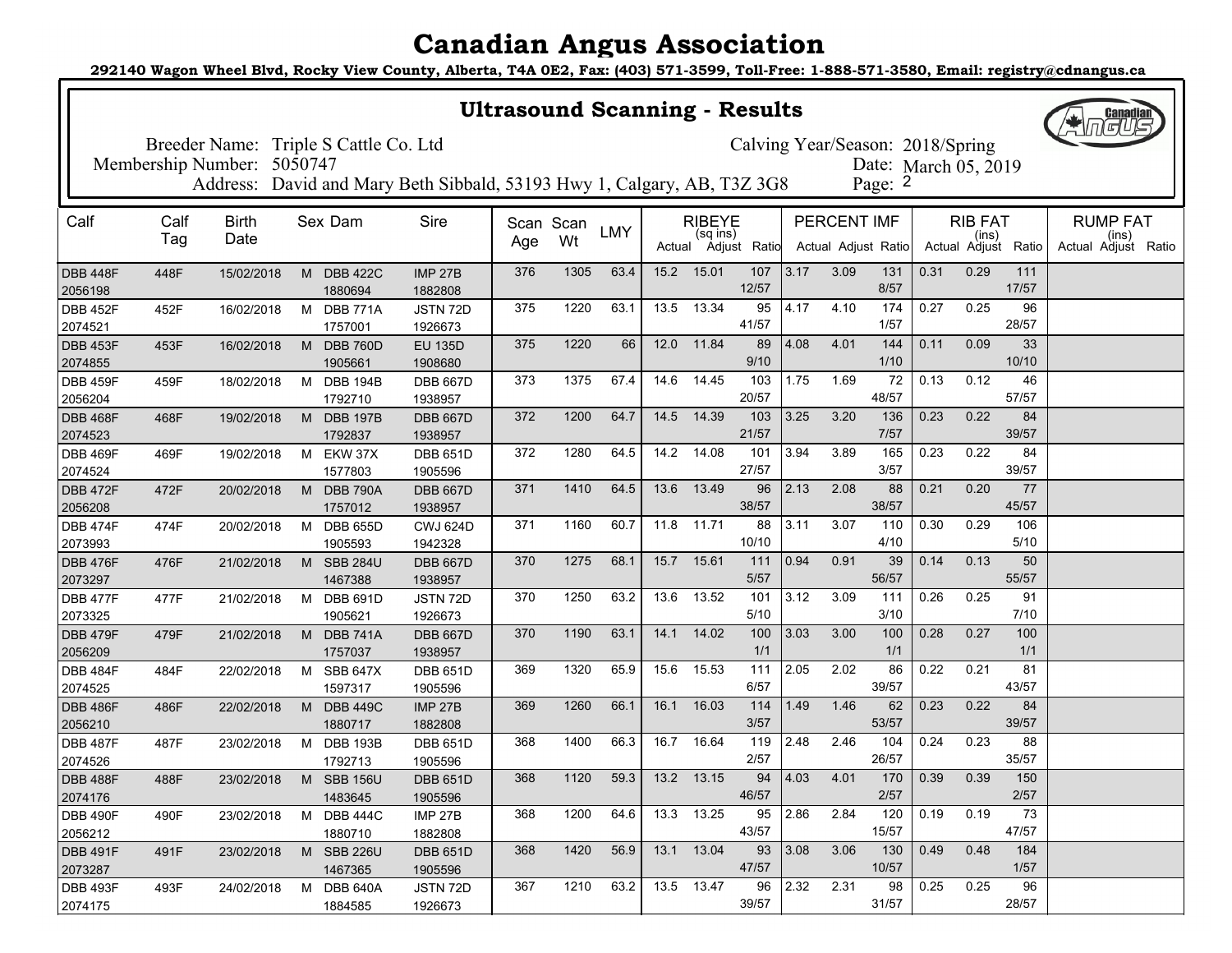**292140 Wagon Wheel Blvd, Rocky View County, Alberta, T4A 0E2, Fax: (403) 571-3599, Toll-Free: 1-888-571-3580, Email: registry@cdnangus.ca**

| <b>Ultrasound Scanning - Results</b>                                                                                            |      |              |   |                            |                                                                         |     |           |            |      |               |                     |           |             | <b>Canadian</b>     |      |                              |              |                              |
|---------------------------------------------------------------------------------------------------------------------------------|------|--------------|---|----------------------------|-------------------------------------------------------------------------|-----|-----------|------------|------|---------------|---------------------|-----------|-------------|---------------------|------|------------------------------|--------------|------------------------------|
| Breeder Name: Triple S Cattle Co. Ltd<br>Calving Year/Season: 2018/Spring<br>Membership Number: 5050747<br>Date: March 05, 2019 |      |              |   |                            |                                                                         |     |           |            |      |               |                     |           |             |                     |      |                              |              |                              |
|                                                                                                                                 |      |              |   |                            |                                                                         |     |           |            |      |               |                     |           |             |                     |      |                              |              |                              |
|                                                                                                                                 |      |              |   |                            | Address: David and Mary Beth Sibbald, 53193 Hwy 1, Calgary, AB, T3Z 3G8 |     |           |            |      |               |                     |           |             | Page: 3             |      |                              |              |                              |
| Calf                                                                                                                            | Calf | <b>Birth</b> |   | Sex Dam                    | Sire                                                                    |     | Scan Scan |            |      | <b>RIBEYE</b> |                     |           | PERCENT IMF |                     |      | <b>RIB FAT</b>               |              | <b>RUMP FAT</b>              |
|                                                                                                                                 | Tag  | Date         |   |                            |                                                                         | Age | Wt        | <b>LMY</b> |      | (sq ins)      | Actual Adjust Ratio |           |             | Actual Adjust Ratio |      | (ins)<br>Actual Adjust Ratio |              | (ins)<br>Actual Adjust Ratio |
| <b>DBB 496F</b><br>2056215                                                                                                      | 496F | 25/02/2018   | M | <b>DBB 672D</b><br>1905607 | <b>DBB 665D</b><br>1905599                                              | 366 | 1260      | 65.6       | 15.5 | 15.48         | 116<br>1/10         | 2.67      | 2.66        | 96<br>6/10          | 0.22 | 0.22                         | 80<br>8/10   |                              |
| <b>DBB 501F</b>                                                                                                                 | 501F | 27/02/2018   | м | <b>DBB 579C</b>            | <b>DBB 704D</b>                                                         | 364 | 1215      | 66.4       | 13.5 | 13.52         | 97<br>36/57         | 1.68      | 1.69        | 72<br>48/57         | 0.13 | 0.13                         | 50<br>55/57  |                              |
| 2056219<br><b>DBB 502F</b>                                                                                                      | 502F | 27/02/2018   | M | 1880788<br><b>DBB 541C</b> | 1905631<br><b>IMP 27B</b>                                               | 364 | 1120      | 64.5       | 14.1 | 14.12         | 101                 | 0.87      | 0.88        | 37                  | 0.22 | 0.22                         | 84           |                              |
| 2056217                                                                                                                         |      |              |   | 1880770                    | 1882808                                                                 |     |           |            |      |               | 26/57               |           |             | 57/57               |      |                              | 39/57        |                              |
| <b>DBB 503F</b>                                                                                                                 | 503F | 27/02/2018   | M | <b>SBB 382Z</b>            | <b>DBB 121B</b>                                                         | 364 | 1220      | 65.1       | 13.5 | 13.52         | 97                  | 1.80      | 1.81        | 77                  | 0.18 | 0.18                         | 69           |                              |
| 2056218                                                                                                                         |      |              |   | 1689909                    | 1792675                                                                 |     |           |            |      |               | 36/57               |           |             | 41/57               |      |                              | 50/57        |                              |
| <b>DBB 506F</b><br>2056221                                                                                                      | 506F | 1/03/2018    |   | M DBB 702A<br>1756959      | <b>DBB 333B</b><br>1792769                                              | 362 | 1305      | 64.2       | 14.0 | 14.05         | 100<br>28/57        | 1.65      | 1.67        | 71<br>50/57         | 0.22 | 0.23                         | 88<br>35/57  |                              |
| <b>DBB 508F</b>                                                                                                                 | 508F | 1/03/2018    |   | M SBB 467Z                 | <b>DBB 651D</b>                                                         | 362 | 1312      | 60.2       | 13.2 | 13.25         | 95                  | 1.97      | 1.99        | 84                  | 0.35 | 0.36                         | 138          |                              |
| 2074527                                                                                                                         |      |              |   | 1758619                    | 1905596                                                                 |     |           |            |      |               | 43/57               |           |             | 40/57               |      |                              | 5/57         |                              |
| <b>DBB 510F</b>                                                                                                                 | 510F | 1/03/2018    | М | <b>DBB 648A</b>            | <b>DBB 651D</b>                                                         | 362 | 1186      | 61.2       | 12.6 | 12.65         | 90                  | 2.90      | 2.92        | 124                 | 0.30 | 0.30                         | 115          |                              |
| 2074528                                                                                                                         |      |              |   | 1756932                    | 1905596                                                                 |     |           |            |      |               | 49/57               |           |             | 13/57               |      |                              | 15/57        |                              |
| <b>DBB 513F</b><br>2056222                                                                                                      | 513F | 3/03/2018    | M | <b>DBB 622C</b><br>1884589 | <b>DBB 704D</b><br>1905631                                              | 360 | 1190      | 64         | 15.0 | 15.08         | 108<br>11/57        | 2.55      | 2.58        | 109<br>20/57        | 0.26 | 0.27                         | 104<br>22/57 |                              |
| <b>DBB 520F</b>                                                                                                                 | 520F | 5/03/2018    |   | M SBB 184Y                 | <b>DBB 717D</b>                                                         | 358 | 1330      | 67.7       | 16.6 | 16.73         | 119                 | 1.67      | 1.72        | 73                  | 0.17 | 0.18                         | 69           |                              |
| 2074529                                                                                                                         |      |              |   | 1661987                    | 1937261                                                                 |     |           |            |      |               | 1/57                |           |             | 45/57               |      |                              | 50/57        |                              |
| <b>DBB 528F</b>                                                                                                                 | 528F | 7/03/2018    |   | M DBB 734D                 | <b>DBB 665D</b>                                                         | 356 | 1120      | 62.4       | 13.3 | 13.44         | 101                 | 1.43      | 1.49        | 54                  | 0.27 | 0.28                         | 102          |                              |
| 2056232                                                                                                                         |      |              |   | 1905650                    | 1905599                                                                 |     |           |            |      |               | 6/10                |           |             | 10/10               |      |                              | 6/10         |                              |
| <b>DBB 533F</b><br>2074530                                                                                                      | 533F | 8/03/2018    | M | <b>DBB 776X</b><br>1597295 | <b>DBB 121B</b><br>1792675                                              | 355 | 1180      | 60.4       | 12.4 | 12.56         | 90<br>51/57         | 2.12      | 2.19        | 93<br>35/57         | 0.31 | 0.33                         | 127<br>10/57 |                              |
| <b>DBB 536F</b>                                                                                                                 | 536F | 9/03/2018    |   | M DBB 118B                 | <b>EU 135D</b>                                                          | 354 | 1245      | 62.3       | 11.8 | 11.99         | 86                  | 1.64      | 1.72        | 73                  | 0.22 | 0.24                         | 92           |                              |
| 2074214                                                                                                                         |      |              |   | 1792676                    | 1908680                                                                 |     |           |            |      |               | 56/57               |           |             | 45/57               |      |                              | 33/57        |                              |
| <b>DBB 538F</b><br>2056234                                                                                                      | 538F | 9/03/2018    |   | M SBB 167Y<br>1661965      | <b>DBB 333B</b><br>1792769                                              | 354 | 1120      | 60.3       | 12.3 | 12.47         | 89<br>52/57         | 2.42      | 2.49        | 105<br>23/57        | 0.31 | 0.33                         | 127<br>10/57 |                              |
| <b>DBB 540F</b>                                                                                                                 | 540F | 10/03/2018   |   | M DBB 258B                 | <b>DBB 667D</b>                                                         | 353 | 1150      | 61         | 13.8 | 13.99         | 100                 | 3.19      | 3.27        | 138                 | 0.33 | 0.35                         | 134          |                              |
| 2056237                                                                                                                         |      |              |   | 1792737                    | 1938957                                                                 |     |           |            |      |               | 33/57               |           |             | 4/57                |      |                              | 6/57         |                              |
| <b>DBB 542F</b>                                                                                                                 | 542F | 10/03/2018   | M | DBB 666A                   | <b>DBB 667D</b>                                                         | 353 | 1180      | 63.2       | 14.5 | 14.70         | 105                 | 2.62      | 2.70        | 114                 | 0.27 | 0.29                         | 111          |                              |
| 2056238                                                                                                                         |      |              |   | 1756941                    | 1938957                                                                 |     |           |            |      |               | 16/57               |           |             | 16/57               |      |                              | 17/57<br>120 |                              |
| <b>DBB 544F</b><br>2056235                                                                                                      | 544F | 10/03/2018   |   | M DBB 706D<br>1905633      | <b>DBB 665D</b><br>1905599                                              | 353 | 1220      | 61.6       |      | 13.8 14.01    | 105<br>3/10         | 1.61      | 1.69        | 61<br>9/10          | 0.31 | 0.33                         | 2/10         |                              |
| <b>DBB 546F</b>                                                                                                                 | 546F | 11/03/2018   |   | M DBB 414C                 | <b>DBB 704D</b>                                                         | 352 | 1100      | 62.6       |      | 13.2 13.40    | 96                  | 3.00      | 3.08        | 130                 | 0.25 | 0.27                         | 104          |                              |
| 2056240                                                                                                                         |      |              |   | 1880684                    | 1905631                                                                 |     |           |            |      |               | 40/57               |           |             | 9/57                |      |                              | 22/57        |                              |
| <b>DBB 551F</b>                                                                                                                 | 551F | 12/03/2018   |   | M DBB 383W                 | <b>DBB 333B</b>                                                         | 351 | 1230      | 60.1       |      | 12.0 12.24    |                     | $87$ 2.04 | 2.14        | 91                  | 0.31 | 0.33                         | 127          |                              |
| 2056242                                                                                                                         |      |              |   | 1596653                    | 1792769                                                                 |     |           |            |      |               | 55/57               |           |             | 36/57               |      |                              | 10/57        |                              |